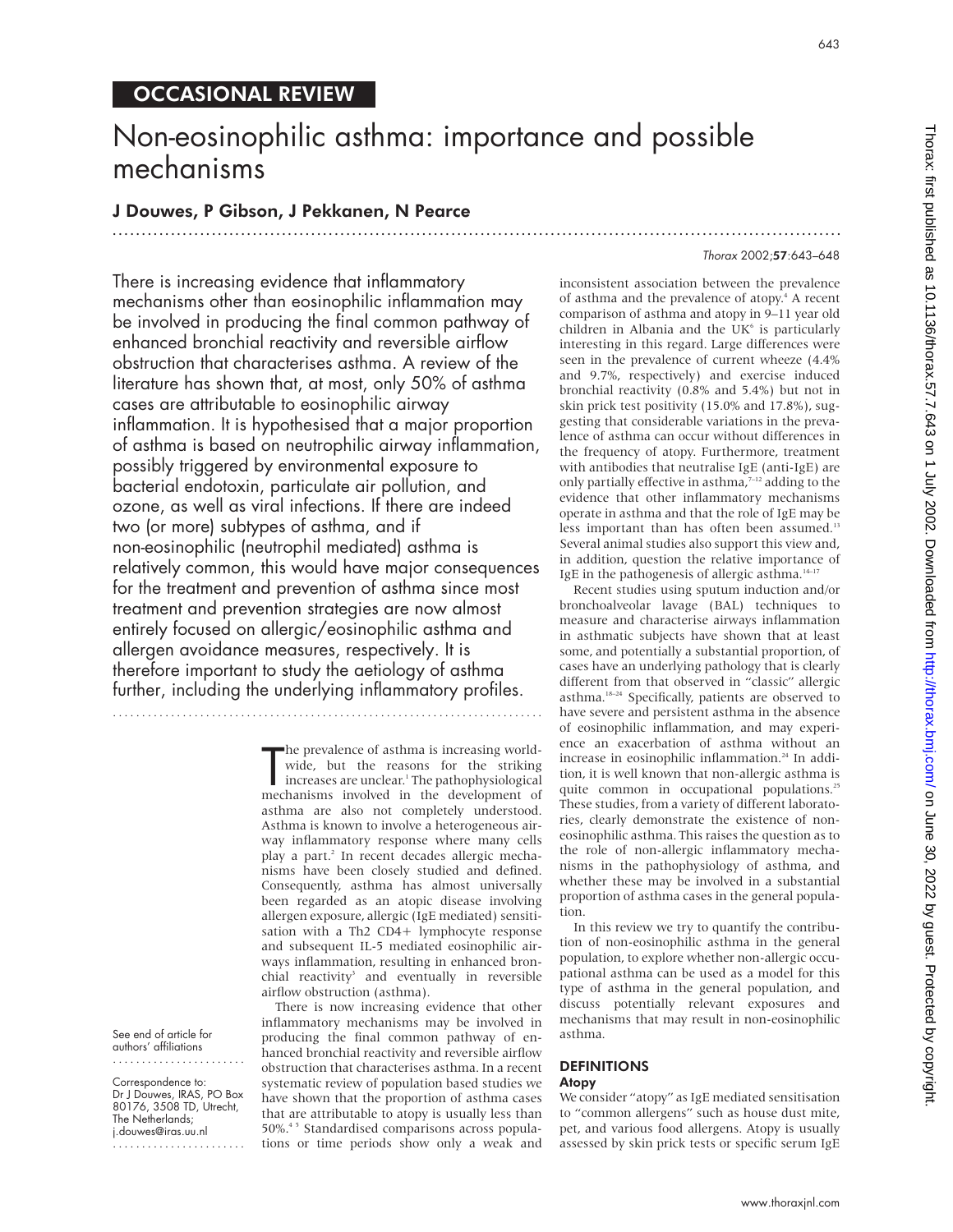measures of sensitisation to common allergens. However, a positive test only indicates that a subject is sensitised against a common allergen but does not constitute proof that symptoms experienced by the subject are caused by allergic (IgE) mediated mechanisms.

#### Asthma

We consider asthma as a heterogeneous chronic inflammatory disorder of the airways involving airflow limitation that is at least partly reversible and which results in recurrent episodes of symptoms such as wheezing, breathlessness, chest tightness, and cough.<sup>2</sup> We define eosinophilic asthma as symptomatic airway inflammation characterised by the presence of eosinophils in the airways. Non-eosinophilic asthma then represents symptomatic asthma in the absence of eosinophilic airway inflammation. This definition, based on the underlying pattern of airway inflammation, can now be studied relatively easy using sputum induction techniques.<sup>26 27</sup> Eosinophilic inflammation is generally considered to be the main feature of allergic asthmatic airways and is presumed to be crucial in the pathogenesis of allergic asthma.<sup>28</sup> In addition to eosinophils, interleukin (IL)-5 and possibly IL-4 play a key role in allergic asthma (IL-5 stimulates the growth, differentiation and activation of the eosinophils, and IL-4 stimulates B cells to IgE production and naïve Th0 cells to differentiate toward a Th2 state), and thus increased levels of IL-5 and IL-4 (in combination with raised eosinophil levels) may be used as other "specific" markers.

### PROPORTION OF NON-EOSINOPHILIC ASTHMA IN THE GENERAL POPULATION

Using the classification described above (based on the presence or absence of eosinophils in bronchial biopsy specimens, BAL fluid, or sputum), we have attempted to quantify the proportion of non-eosinophilic asthmatics in the general population. However, previous studies on airways inflammation have been conducted mainly on selected populations—that is, subjects attending asthma clinics, severe asthmatics, atopic asthmatics, asthmatics with bronchial hyperreactivity (BHR), etc—and only a few were conducted in a random sample of asthmatic subjects. These studies therefore give only a crude estimate of the proportion of asthma which is non-eosinophilic in selected populations.

For the purpose of this review we have selected from Medline studies from 1995 onwards with data on eosinophil levels in biopsy specimens, BAL fluid, or sputum of asthmatic subjects where the subjects were not clearly selected on the basis of atopic characteristics (positive skin prick tests or IgE determinations), and where data were presented so that the subjects could be classified as eosinophilic or non-eosinophilic asthmatics. Cut off values used to define eosinophilic and non-eosinophilic asthma were the same as those reported in the original studies (2–4%) or, when the authors did not define a cut off level, we used 2% based on the upper normal limit for eosinophil counts in sputum as previously published.29 30 Table 1 summarises the proportion of asthmatic subjects with eosinophilic inflammation for all eligible studies. The weighed mean proportion of subjects with eosinophilic asthma was 51%, so 49% had non-eosinophilic asthma. Exclusion of infant wheezers<sup>19</sup> who may not be truly asthmatic did not significantly change the overall estimate (52% versus 51% eosinophilic asthma).

This estimate of the percentage of asthmatics that are "attributable" to eosinophilia is probably an overestimate since non-asthmatic control subjects may have eosinophilia as well, and thus not all asthmatic subjects with eosinophilia necessarily have asthma due to eosinophilia (just as not all asthmatic subjects with atopy have asthma due to atopy<sup>4</sup>). Only six studies reported findings for non-asthmatic controls. In two studies 20% of the non-asthmatic controls had

increased eosinophil levels,<sup>19 20</sup> in one 9.4% had increased sputum eosinophil levels,<sup>42</sup> and in the other three studies none of the controls had raised sputum eosinophil levels.<sup>23 31</sup> <sup>35</sup> For the studies with 20% and 9.4% eosinophil positive controls we calculated the population attributable risk  $(PAR)^4$  to estimate the true proportion of asthma cases that were attributable to eosinophilia. The PARs for the study by Gibson et al<sup>20</sup> were 26% and 51%, respectively, compared with the crude estimates (the proportion of asthmatics with eosinophilia) of 41% for children with current symptoms and 62% for children with BHR. The PAR for another recent study by Gibson *et al*<sup>42</sup> in children with current wheeze was 36% compared with a crude estimate of 45%, while in the study by Marguet *et al*<sup>19</sup> the PAR was 46% compared with a crude estimate of 57% (for children).

This suggests that our estimate of 49% of non-eosinophilic asthma is conservative. On the other hand, the figure of 51% for eosinophilic asthma would be an underestimate (and the figure of 49% for non-eosinophilic asthma would be an overestimate) if a significant proportion of eosinophilic asthmatic subjects did not have eosinophilia at the time they were studied, either because of treatment with corticosteroids or because they had no current symptoms. However, as shown in table 1, the percentage was still relatively low even in asthmatic subjects who were not receiving corticosteroids. Also, the proportion of eosinophilic asthmatic subjects was equally "low" in those with current symptoms (table 1), indicating that this hypothesis was unlikely to account for our findings.

#### "allergic mechanisms may not be the only and/or the most important underlying mechanism for asthma"

The weighed mean percentage of eosinophilic asthmatics in children was 46% compared with 53% in adults. It is therefore clear that non-eosinophilic asthma is very common both in children and adults. In addition, although it has been speculated that non-eosinophilic inflammation may be a typical characteristic for severe asthma,<sup>18 36</sup> the findings in table 1 show that non-eosinophilic asthma is also very common in mild and moderate asthma. Of particular interest is the study by Gibson *et al*<sup>20</sup> in 56 asthmatic children who had experienced symptoms in the previous 2 weeks, since this is a study in a *random* population of asthmatics. The estimate of 41% (with a PAR of "only" 26%) suggests that approximately 60% (or more) of all asthma cases in children could be attributable to non-allergic or non-eosinophilic mechanisms. This was confirmed in another random population study conducted by the same group.<sup>42</sup> Restricting the population to only those children with BHR resulted in an increase in the proportion of eosinophil positive asthmatics to  $62\%$  (PAR 51%),<sup>20</sup> suggesting that BHR is associated with eosinophilic asthma but less so with non-eosinophilic asthma. This has also been shown previously by others.<sup>24</sup>

It is striking that in most studies non-eosinophilic asthma was associated with increased neutrophil and IL-8 levels,18 19 21 36 43 44 which suggests that non-allergic neutrophil driven airways inflammation was the underlying mechanism for non-eosinophilic asthma. Interestingly, the inflammatory profile appears to be very similar to that described for non-eosinophilic occupational asthma (see below), and is consistent with activation of innate immune mechanisms mediating the inflammatory process in non-eosinophilic asthma (fig 1).

#### NON-ALLERGIC OCCUPATIONAL ASTHMA

Our focus in this review is on asthma in the general population, but it is interesting also specifically to consider studies of occupational asthma since these provide further evidence of the importance of non-allergic mechanisms for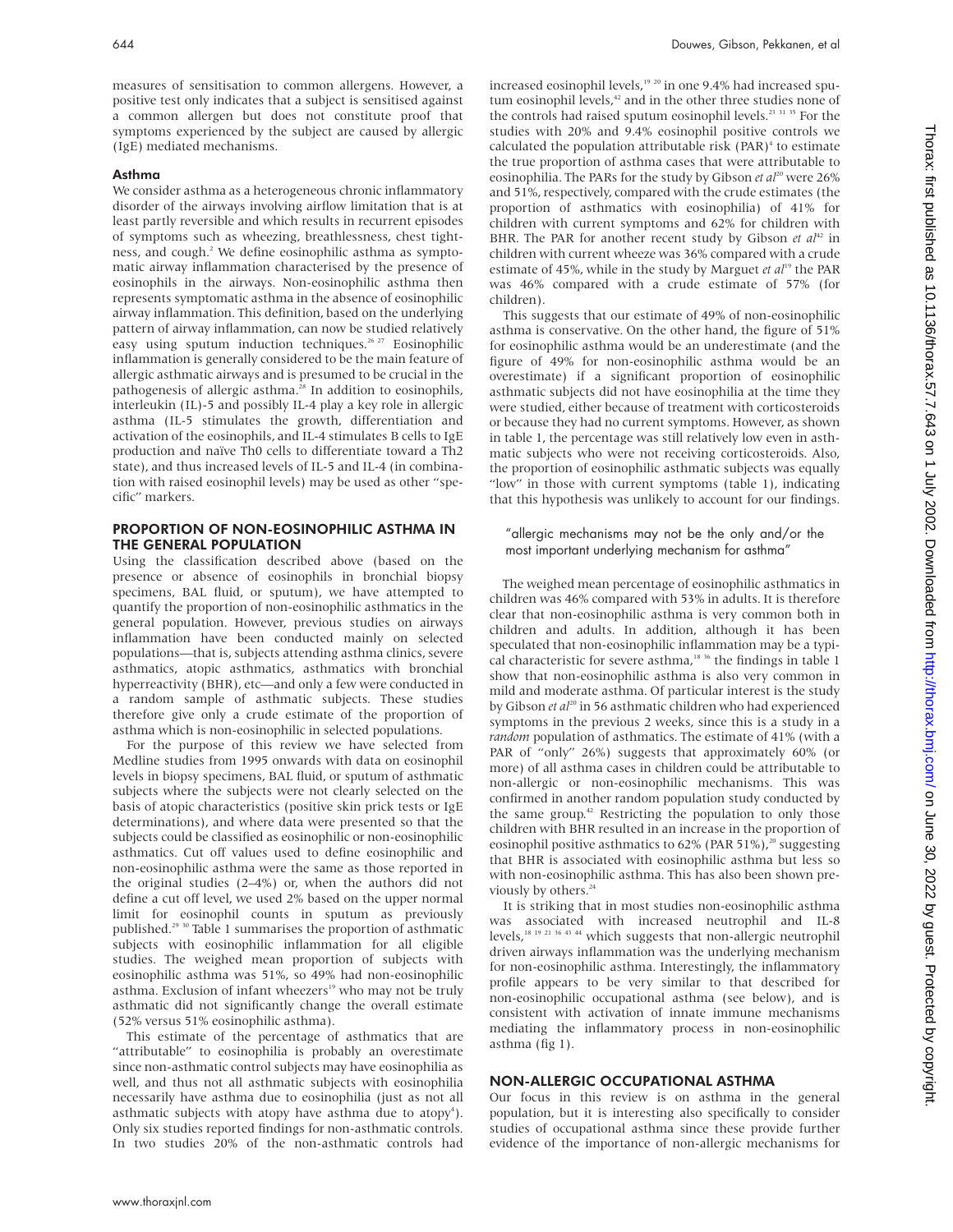| Table 1 | Proportion of asthmatics with lung eosinophilia |  |
|---------|-------------------------------------------------|--|
|         |                                                 |  |

| Study                                 | Case definition*                                                | Method                                                  | Definition of eosinophilic and<br>non-eosinophilic asthma<br>based on cut off values** | No       | Eosinophilic<br>asthma |
|---------------------------------------|-----------------------------------------------------------------|---------------------------------------------------------|----------------------------------------------------------------------------------------|----------|------------------------|
| Studies in adults:                    |                                                                 |                                                         |                                                                                        |          |                        |
| Fahy et al (1995) <sup>32</sup>       | Acute severe asthma                                             | Sputum                                                  | 2% eosinophils¶                                                                        | 18       | 50%                    |
| Turner et al (1995) <sup>24</sup>     | Mild asthma with exacerbation in past 2 weeks                   | Sputum <sup>+</sup>                                     | 4% eosinophils¶                                                                        | 34       | 47%                    |
| Pizzichini et al (1996) <sup>27</sup> | Stable asthma                                                   | Sputum                                                  | 2% eosinophils¶                                                                        | 19       | 58%                    |
| Wenzel et al (1999) <sup>18</sup>     | Severe asthma, corticosteroid (CS) dependent                    | <b>Bronchial biopsy</b>                                 | Mean eosinophil count +2SD<br>(exact value not given)                                  | 34       | 59%                    |
| Pavord et al $(1999)^{22}$            | Asthma patients treated with $\beta_2$ agonists                 | Sputum                                                  | 3% eosinophils¶                                                                        | 23       | 61%                    |
| Pavord et al (1999) <sup>33</sup>     | Asthma of variable severity                                     | Sputum <sup>+</sup>                                     | 3% eosinophils                                                                         | 26       | 88%                    |
| Jatakanon et al (1999) <sup>23</sup>  | Persistent asthma of variable severity:                         | Sputum                                                  | 2% eosinophils                                                                         | 55       | 60%                    |
|                                       | • Mild persistent                                               |                                                         |                                                                                        | 23       | 78%                    |
|                                       | • Moderate persistent                                           |                                                         |                                                                                        | 16       | 38%                    |
|                                       | • Severe persistent                                             |                                                         |                                                                                        | 16       | 56%                    |
| Lemière et al (1999) <sup>34</sup>    | Asthma of variable severity                                     | Sputum                                                  | 2% eosinophils                                                                         | 6        | 33%                    |
| Berlyne et al (1999) <sup>30</sup>    | Asthma of variable severity                                     | Sputum <sup>†</sup>                                     | 2% eosinophils                                                                         | 84       | 52%                    |
|                                       |                                                                 |                                                         | Mean eosinophil count + 2SD<br>$(87 \times 10^3/g)$                                    | 84       | 82%                    |
| $(1999)^{35}$                         | Tarodo de la Fuente et al Asthma of variable severity           | Sputum                                                  | 2% eosinophils                                                                         | 38       | 34%                    |
|                                       | • Mild untreated                                                |                                                         |                                                                                        | 9        | 22%                    |
|                                       | • Moderate treated with ICS                                     |                                                         |                                                                                        | 12       | 25%                    |
|                                       | • Severe CS dependent                                           |                                                         |                                                                                        | 17       | 47%                    |
| Ordoñez et al (2000) <sup>36</sup>    | Acute severe asthma                                             | Tracheal aspirates 2% eosinophils¶<br>during intubation |                                                                                        | 10       | 70%                    |
| Wark et al (2000) <sup>37</sup>       | Asthma of variable severity:                                    | Sputum                                                  | 2.75% eosinophils                                                                      | 32       | 44%                    |
|                                       | • Not treated with ICS                                          |                                                         |                                                                                        | 15       | 67%                    |
|                                       | • Treated with ICS                                              |                                                         |                                                                                        | 17       | 24%                    |
| Giannini et al (2000) <sup>38</sup>   | Stable asthma treated with CS, currently asymptomatic Sputum    |                                                         | 3.0% eosinophils                                                                       | 30       | 33%                    |
| Gibson et al $(2001)^{21}$            | Persistent asthma, BHR, CS dependent:                           | Sputum                                                  | 2.5% eosinophils                                                                       | 56       | 41%                    |
|                                       | • Mild persistent                                               |                                                         |                                                                                        | 11       | 27%                    |
|                                       | • Moderate persistent                                           |                                                         |                                                                                        | 26       | 46%                    |
|                                       | • Severe persistent                                             |                                                         |                                                                                        | 19       | 42%                    |
| Ottanelli et al (2001) <sup>39</sup>  | Stable persistent asthma treated with ICS with<br>FEV,/FVC <70% | Sputum                                                  | 2.0% eosinophils                                                                       | 26††     | 62%                    |
| Fahy et al (2001) <sup>40</sup>       | Moderate to severe asthma                                       | Sputum                                                  | 2.0% eosinophils                                                                       | 56‡‡ 59% |                        |
| Studies in children:                  |                                                                 |                                                         |                                                                                        |          |                        |
| Gibson et al (1998) <sup>20</sup>     | Open population incl non-symptomatic subjects:                  | Sputum                                                  | 2.5% eosinophils¶                                                                      | (162)    | (27%)                  |
|                                       | • Symptoms in past 2 weeks‡                                     |                                                         |                                                                                        | 56       | 41%                    |
|                                       | $-BHRS$                                                         |                                                         |                                                                                        | 23       | 62%                    |
| Gibson et al (1999) <sup>41</sup>     | Acute severe asthma                                             | Sputum                                                  | 2.5% eosinophils                                                                       | 37       | 88%                    |
| Marguet et al (1999) <sup>19</sup>    | • Asthma with recurrent symptoms                                | <b>BAL</b>                                              | 2% eosinophils¶                                                                        | 14       | 57%                    |
|                                       | • Infantile wheezers (age 5-46 months)                          |                                                         |                                                                                        | 26       | 19%                    |
| Wilson et al (2000) <sup>31</sup>     | Asthma of variable severity:                                    | Sputum                                                  | 2% eosinophils¶                                                                        | 36       | 19%                    |
|                                       | • Not treated with ICS                                          |                                                         |                                                                                        | 21       | 29%                    |
|                                       | • Treated with ICS                                              |                                                         |                                                                                        | 15       | 7%                     |
| Gibson et al (2001) <sup>42</sup>     | Asthma defined as wheezing in last 12 months‡                   | Sputum                                                  | 2.5% eosinophils                                                                       | 22       | 45%                    |

\*All asthma cases were recruited from symptomatic patients attending a clinic, unless indicated otherwise; these studies therefore only give a crude estimate of the proportion of asthma which is characterised by lung eosinophilia in selected populations.

†Induced and spontaneous sputum.

‡Children with asthma symptoms not recruited through a clinic.

§Children with bronchial hyperresponsiveness (BHR).

¶In case the authors did not detine a cut ott or when a cut ott ot less than 2% was chosen in the original study, we have set the cut ott at 2%.<br>\*\*Cut off was determined based on eosinophil counts in control subjects unles

††30 obstructed ICS treated patients were included in the study but in the figure only 26 could be observed. Individual sputum data for the other three asthma groups (ICS treated non-obstructed and ICS naïve obstructed and non-obstructed patients) were not given in the article.

‡‡59 patients were included in the study but in the figure only 56 could be observed.

asthma and suggest what these mechanisms may be. In occupational medicine it has long been recognised that a substantial proportion of work related asthma is non-allergic. One type of non-allergic asthma frequently referred to as "asthma like disorder or syndrome" or "irritant induced asthma"<sup>25 45</sup> may be a useful model for non-allergic asthma in the general population, since it is relatively common in occupational populations and causal exposures are diverse and are often present also in the general environment. It is highly prevalent in farmers and those in farm related occupations, but also in many other occupations with exposures to bio-aerosols containing microbial agents.45 Although some prefer the term "asthma like syndrome", it meets the clinical criteria of asthma—that is, reversible airways obstruction. However, in contrast to allergic asthma, previously unexposed subjects can develop symptoms and (reversible) airflow obstruction without any prior sensitisation or latency period,<sup>46 47</sup> and the underlying inflammation is one in which neutrophils rather than eosinophils dominate.<sup>48 49</sup> Thus, both atopic and nonatopic subjects may develop non-eosinophilic asthma, although atopic subjects may be more sensitive.<sup>50</sup> Moreover, non-allergic occupational asthma is not clearly related to nonspecific bronchial hyperresponsiveness,<sup>51</sup> although a transient increase in BHR may be apparent.<sup>46</sup>

Although the exact pathophysiology is not clear, it is well established that non-allergic occupational asthma is mediated by an acute inflammatory response involving a number of cytokines, including IL-1, IL-6, IL-8, and tumour necrosis factor (TNF)-α, and the subsequent massive infiltration and activation of neutrophils in the lower and upper airways<sup>52-54</sup> which is very similar to the inflammatory response observed in noneosinophilic asthma in the general population (see above). The primary agent inducing these inflammatory responses in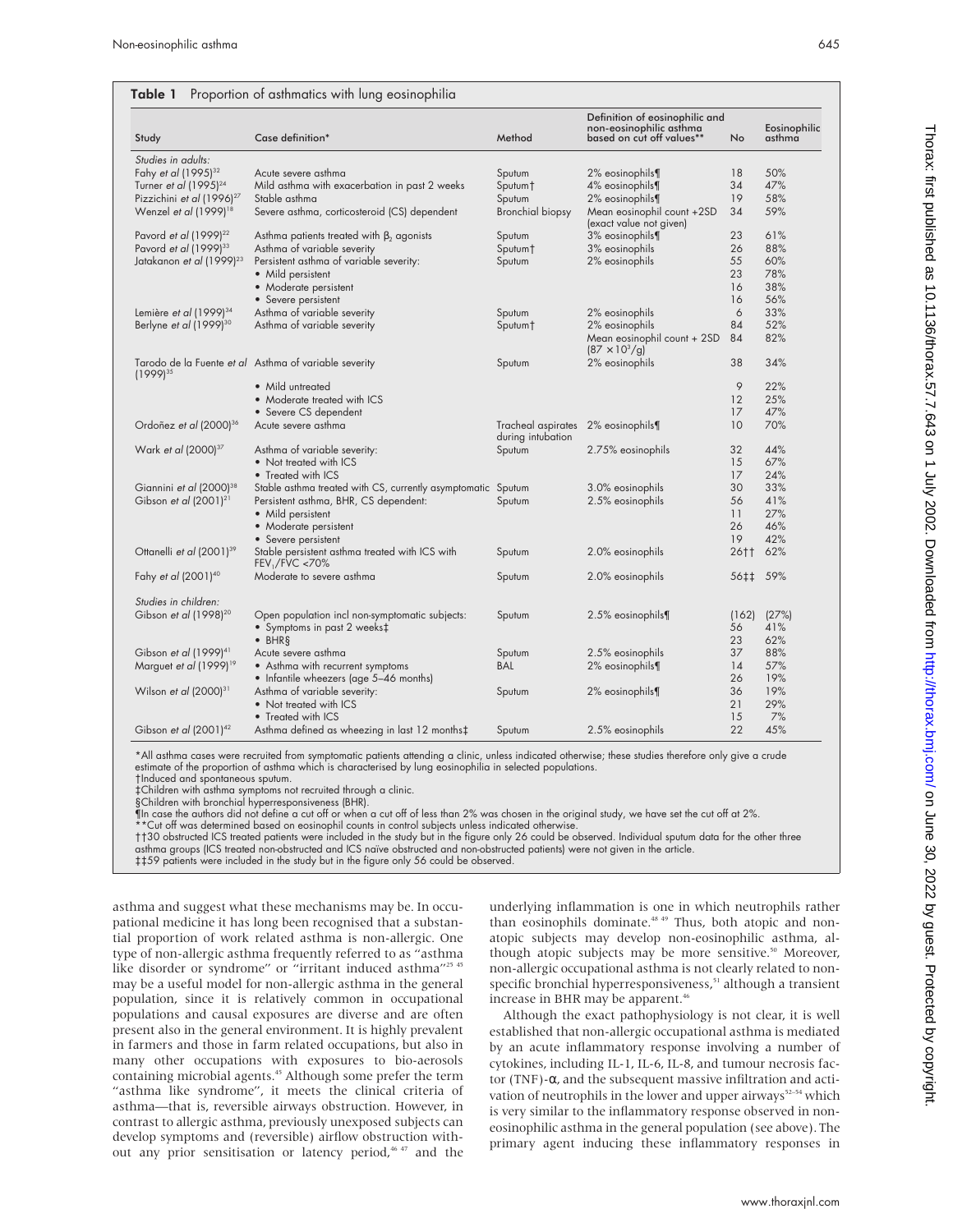

Figure 1 Acquired and innate immune pathways leading to IL-5 mediated eosinophil (Eos) inflammation (acquired pathway) or IL-8 mediated neutrophil (Pmn) inflammation (innate pathway) and subsequent asthma. Receptors for triggers (FcRI, FcRII, TLR4, CD14) and transcription factors (NFAT, API, GATA, NF-κB) are shown as intermediate steps.

workers exposed to organic dust is believed to be bacterial endotoxin. Macrophages carry specific endotoxin binding receptors (CD14, TLR4) that play a crucial role in the activation of these cells and the subsequent inflammatory reactions.<sup>55 56</sup>

ozone, viral infection of respiratory epithelial surfaces promotes a vigorous chemokine response with increased IL-8 secretion that is believed to be responsible for the typical neutrophil inflammation in viral induced asthma.<sup>90</sup>

### RELEVANT EXPOSURES

Which exposures may contribute to the development of noneosinophilic asthma in the general population? Several non-allergenic exposures such as bacterial endotoxins, particulate air pollution, and ozone which are commonly present in the environment have been shown, both in experimental and epidemiological studies, to induce neutrophilic airway inflammation, airway obstruction, and symptoms of asthma.57–67 Endotoxin, a strong proinflammatory cell wall component from Gram negative bacteria,<sup>56</sup> has been recognised as an important factor in the aetiology of occupational lung diseases including non-allergic asthma.45 57 In addition, it has been shown that endotoxin in house dust is associated with exacerbations of pre-existing asthma in children and adults.<sup>68-71</sup> Finally, one recent birth cohort study in 499 infants with a familial predisposition to asthma or allergy reported that early exposure to indoor endotoxin was associated with an increased risk of repeated wheeze during the first year of life (RR=1.6, 95% CI 1.03 to 2.38).<sup>72</sup> Thus, despite a recent hypothesis that exposure to endotoxin early in life may have a protective effect on the development of atopy and thus potentially also on allergic asthma by enhancing Th1 immunity, $73-76$ a role for endotoxin as a risk factor for non-allergic asthma cannot be excluded; in fact, it seems likely.<sup>77</sup>

Ozone is a powerful oxidant and air pollutant that has been shown to exacerbate pre-existing asthma,<sup>78-83</sup> but some evidence from large epidemiological studies has been presented that suggests a role for ozone also in the primary causation of asthma.<sup>84-86</sup> Similarly, particulates such as diesel exhaust increase asthma symptoms, induce neutrophilic airways inflammation,<sup>64</sup> and promote neutrophil mobilisation from the bone marrow.<sup>65</sup> These responses are most probably mediated by NF-κB activation and IL-8 secretion.<sup>87</sup> Thus ozone, particulates, and endotoxin have the potential to induce asthma by non-allergic mechanisms and, while they are commonly present in increased concentrations in the environment, they may contribute to the development of noneosinophilic asthma in the general population.

In addition, viral infections may induce non-eosinophilic asthma. Viral respiratory tract infections are the most common cause of significant asthma exacerbations in children<sup>88</sup> and adults.<sup>89</sup> As for endotoxin, particulates, and

# ROLE OF INNATE IMMUNE ACTIVATION

The common pathophysiological features of non-eosinophilic asthma involve an IL-8 mediated neutrophil influx and the subsequent neutrophil activation is a potent stimulus to increased airway hyperresponsiveness.<sup>91</sup> Although the stimuli that trigger this response are diverse (endotoxin, ozone, particulates, virus infection), the common features are consistent with activation of innate immune mechanisms rather than IgE mediated activation of acquired immunity. Recent data indicate a role for Toll-like receptors (TLR) and CD14 in this process. $92$  TLRs can recognise a large variety of chemically diverse stimuli which then trigger proinflammatory responses involving NF-κB activation and chemokine production<sup>93 94</sup> characteristic of non-eosinophilic asthma (fig 1).

There is also the potential for combined activation of both innate and allergen specific inflammatory mechanisms to occur in asthma. This could result in a mixed eosinophil/ neutrophil response as has been observed in some cases of acute asthma, $41$  and may explain the ability of ozone and NO<sub>2</sub> to potentiate allergen induced asthmatic responses.<sup>95</sup>

#### **CONCLUSIONS**

We have previously shown that atopic mechanisms may account for, at most, "only" 40% of cases of asthma in the general population.<sup>4</sup> Interestingly, in this review we have shown that, at most, "only" 50% of all asthma cases are attributable to eosinophilic airway inflammation. Thus, evidence from studies of eosinophilia and asthma is consistent with that from studies of atopy and asthma: in both instances, at most about 50% of asthma cases appear to be due to "allergic" mechanisms (whether these are defined in terms of atopy or in terms of eosinophilia). This further adds to the evidence that allergic mechanisms may not be the only and/or necessarily the most important underlying mechanism for asthma. Non-eosinophilic asthma is associated with neutrophilic responses not only in severe asthmatics but also in those with moderate and mild asthma, and we thus hypothesise that a major proportion of asthma is based on neutrophilic airway inflammation. Environmental exposure to bacterial endotoxin, particulate air pollution, and ozone, as well as viral infections, may play an important role as triggers of neutrophilic airway inflammation in asthma.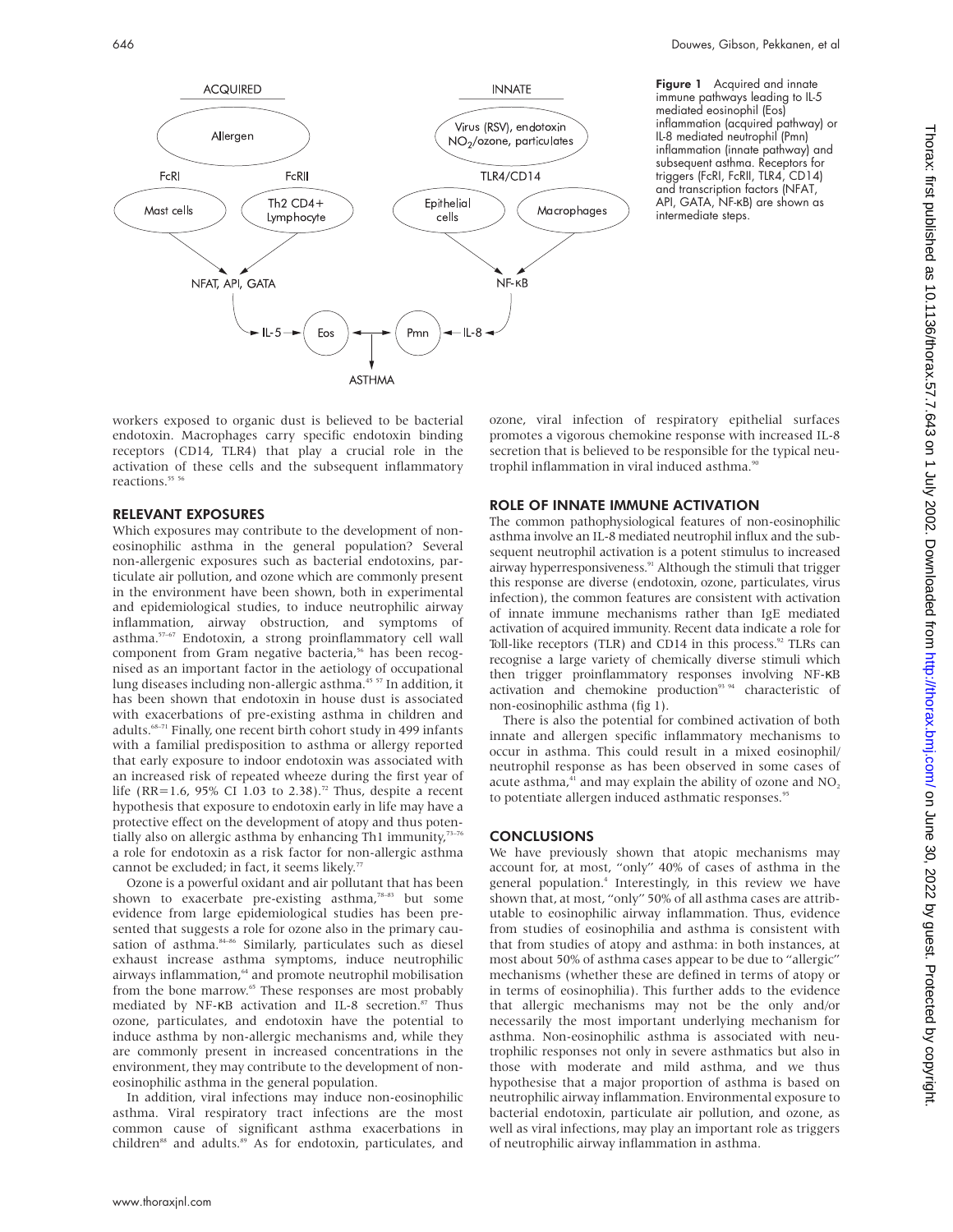The inflammatory picture in surveys of the general population appears to be very similar to that observed in non-allergic asthma in occupational populations which thus may serve as a suitable model for non-allergic asthma in the general population. It is not clear whether neutrophilia develops as a primary pathological process (as is the case in occupational non-allergic asthma) or is secondary to high doses of inhaled corticosteroids (ICS) that are known to prolong the survival of neutrophils<sup>96</sup> and to reduce eosinophil survival.<sup>97</sup> One study<sup>38</sup> seems to confirm the latter hypothesis to a certain extent; after cessation of treatment with ICS the percentage of eosinophils increased significantly in seven of 20 subjects with recurrent symptoms but only marginally in the 13 subjects without recurrence of asthma symptoms (not significant). Furthermore, two studies<sup>31 37</sup> indicated a lower proportion of eosinophilic asthmatic subjects in those receiving ICS. However, in these two studies the prevalence was still relatively low even in those who did not receive treatment with ICS (67% and 29%, respectively). In addition, in the study by Gibson *et al*<sup>20</sup> only six of the 56 asthmatic children were on ICS but the percentage of eosinophilic asthma was "only" 41%. In the study by Ottanelli *et al*<sup>39</sup> no difference was seen in the mean proportion of eosinophils in the obstructed ICS naïve and ICS treated asthma patients. Finally, several other studies<sup>24 43</sup> showed that corticosteroid treatment was unlikely to explain the differences in inflammatory responses since no difference in treatment existed between the groups with and without increased bronchial eosinophilic cells. However, regardless of the exact mechanisms involved, neutrophils appear to be important in the pathophysiology of asthma, both in occupational populations and in the general population. The features suggest a common mechanism involving activation of innate immune responses in the generation of chemokine release and neutrophil influx.

Our focus has been on assessing the relative importance of non-eosinophilic mechanisms for asthma and on the need for more research into what these mechanisms may be. Nevertheless, on the basis of current evidence it is tempting to speculate that most non-eosinophilic asthma is neutrophil mediated, in contrast to allergic asthma which is eosinophil mediated. If there are indeed two (or more) subtypes of asthma as hypothesised, and if non-eosinophilic (neutrophil mediated) asthma is relatively common, this would have major consequences for the treatment and prevention of asthma since most treatment and prevention strategies are now almost entirely focused on allergic/eosinophilic asthma and allergen avoidance measures, respectively. It is therefore important to study the aetiology of asthma further, including the underlying inflammatory profiles. Furthermore, since little is known about the prognosis of both types of asthma, future studies need prospective evaluation. A better understanding of the underlying mechanisms will also provide a firmer basis for new theories to explain why there is a world wide increase in asthma, and would provide new insights into which factors determine primary causation of asthma. The current "hygiene hypothesis", which is based on the assumption that a lack of certain exposures early in life (for example, infections) may enhance Th2 or atopic immune responses,<sup>7</sup> can potentially only explain an increase in *allergic* but not of *non-allergic* asthma. Thus, with the large proportion of non-allergic asthma it is questionable whether the "hygiene hypothesis" (as defined above) on its own can explain the large increase observed over the last decades.

#### ACKNOWLEDGEMENTS

The Centre for Public Health Research is funded by the Health Research Council of New Zealand. Jeroen Douwes is supported by a research fellowship from the Netherlands Organization for Scientific Research (NWO).

#### .....................

## Authors' affiliations

J Douwes, Institute for Risk Assessment Sciences (IRAS), Division of Environmental and Occupational Health, Utrecht University, The

#### **Netherlands**

P Gibson, Respiratory and Sleep Medicine, John Hunter Hospital, Newcastle, Australia

J Pekkanen, National Public Health Institute, Unit of Environmental Epidemiology, Kuopio, Finland

J Douwes, N Pearce, Centre for Public Health Research, Massey University Wellington Campus, Wellington, New Zealand

#### REFERENCES

- 1 Pearce N, Douwes J, Beasley R. The rise and rise of asthma: a new
- paradigm for the new millenium. J Epidemiol Biostat 2000;5:5–16.<br>2 **Global Initiative for Asthma (GINA)**. Global strategy for asthma managemen<sup>t</sup> and prevention. NHLBI/WHO Workshop Report. Washington DC: NIH, 1995
- 3 Cambell P, Weiss U, eds. Allergy and asthma. Nature 1999;402:B1–38.
- 4 Pearce N, Pekkanen J, Beasley R. How much asthma is really attributable to atopy? Thorax 1999;54:268–72.
- 5 Pearce N, Douwes J, Beasley R. Is allergen exposure the major cause of asthma? Thorax 2000;55:424–31.
- 6 Priftanji A, Strachan D, Burr M, et al. Asthma and allergy in Albania and the UK. Lancet 2001;358:1426-7
- 7 Fahy JV, Fleming HE, Wong HH, et al. The effect of an anti-IgE monoclonal antibody on the early- and late-phase responses to allergen inhalation in asthmatic subjects. Am J Respir Crit Care Med 1997;155:1828–34.
- 8 Boulet LP, Chapman KR, Cote J, et al. Inhibitory effects of an anti-IgE antibody E25 on allergen-induced early asthmatic response. Am J Respir Crit Care Med 1997;155:1835-40.
- 9 Fahy JV, Cockroft DW, Boulet LP, et al. Effect of aerosolized anti-IgE (E25) on airway responses to inhaled allergen in asthmatic subjects. Am J Respir Crit Care Med 1999;160:1023–7.
- 10 Casale TB, Bernstein IL, Busse WW, et al. Use of an anti-IgE humanized monoclonal antibody in ragweed-induced allergic rhinitis. J Allergy Clin Immunol 1997;100:110–21.
- 11 Milgrom H, Fick RB Jr, Su JQ, et al. Treatment of allergic asthma with monoclonal anti-IgE antibody. Rhumab-E25 Study Group. N Engl J Med 1999;341:1966–73.
- 12 Salvi SS, Babu KS. Treatment of allergic asthma with monoclonal anti-IgE antibody. N Engl J Med 2000;342:1292–3.
- 13 Salvi SS. Glucocorticoids enhance IgE synthesis. Are we heading towards new paradigms? Clin Exp Allergy 2000;**30**:1499–505.
- 14 Mehlhop PD, van de Rijn M, Goldberg AB, et al. Allergen-induced bronchial hyperreactivity and eosinophilic inflammation occur in the absence of IgE in a mouse model of asthma. Proc Natl Acad Sci USA 1997;94:1344–9.
- 15 Hamelmann E, Takeda K, Schwartze J, et al. Development of eosinophilic airway inflammation and airway hyperresponsiveness requires interleukin-5 but not immunoglobulin E or B lymphocytes. Am J Respir Cell Mol Biol 1999;21:480–9.
- 16 Hamelmann E, Cieslewicz, Schwarze J, et al. Anti-interleukin 5 but not anti-IgE prevents airway inflammation and airway hyperresponsiveness. Am J Respir Crit Care Med 1999;160:934–41.
- 17 Tournoy KG, Kips JC, Schou C, et al. Airway eosinophilia is not a requirement for allergen-induced airway hyperresponsiveness. Clin Exp Allergy 2000;30:79-85.
- 18 Wenzel SE, Schwartz LB, Langmack EL, et al. Evidence that severe asthma can be divided pathologically into two inflammatory subtypes with distinct physiologic and clinical characteristics. Am J Respir Crit Care Med 1999;160:1001-8.
- 19 Marguet C, Jouen-Boedes F, Dean TP, et al. Bronchoalveolar cell profiles in children with asthma, infantile wheeze, chronic cough, or cystic fibrosis. Am J Respir Crit Care Med 1999;159:1533–40.
- 20 Gibson PG, Wlodarczyk JW, Hensley MJ, et al. Epidemiological association of airway inflammation with asthma symptoms and airway hyperresponsiveness in childhood. Am J Respir Crit Care Med  $998;158:36-41.$
- 21 Gibson PG, Simpson JL, Saltos N. Heterogeneity of airway inflammation in persistent asthma: evidence of neutrophilic inflammation and increased sputum interleukin-8. Chest 2001;119:1329–36.
- 22 Pavord ID, Brightling CE, Woltmann G, et al. Non-eosinophilic
- corticosteroid unresponsive asthma. Lancet 1999;**353**:2213–4.<br>23 **Jatakanon A**, Uasuf C, Maziak W, et al. Neutrophilic inflammation in<br>severe persitent asthma. Am J Respir Crit Care Med 1999;1**60**:1532–9.
- 24 Turner MO, Hussack P, Sears MR, et al. Exacerbations of asthma without sputum eosinophilia. Thorax 1995;10:1057-61.
- 25 Bernstein IL, Chan-Yeung M, Malo JL, et al, eds. Asthma in the workplace. 2nd ed. New York: Marcel Dekker, 1999: 742 pp.
- 26 Gibson PG. Use of induced sputum to examine airway inflammation in childhood asthma. J Allergy Clin Immunol 1998;102:s100–1.
- 27 Pizzichini E, Pizzichini MM, Efthimiadis A, et al. Indices of airway inflammation in induced sputum: reproducibility and validity of cell and fluid-phase measurements. Am J Respir Crit Care Med 1996;154:308–17.
- 28 **Holt PG**, Macaubas C, Stumbles PA, *et al*. The role of allergy in the<br>development of asthma. Nature 1999;4**02**:B12–7.<br>29 **Pin I**, Gibson PG, Kolendovicz R, *et al*. Use of induced sputum cell
- counts to investigate airway inflammation in asthma. Thorax 1992;47:25–9.
- 30 Berlyne GS, Efthimiadis A, Hussack P, et al. Sputum in asthma: color versus cell counts. J Allergy Clin Immunol 1999;104:182-3.